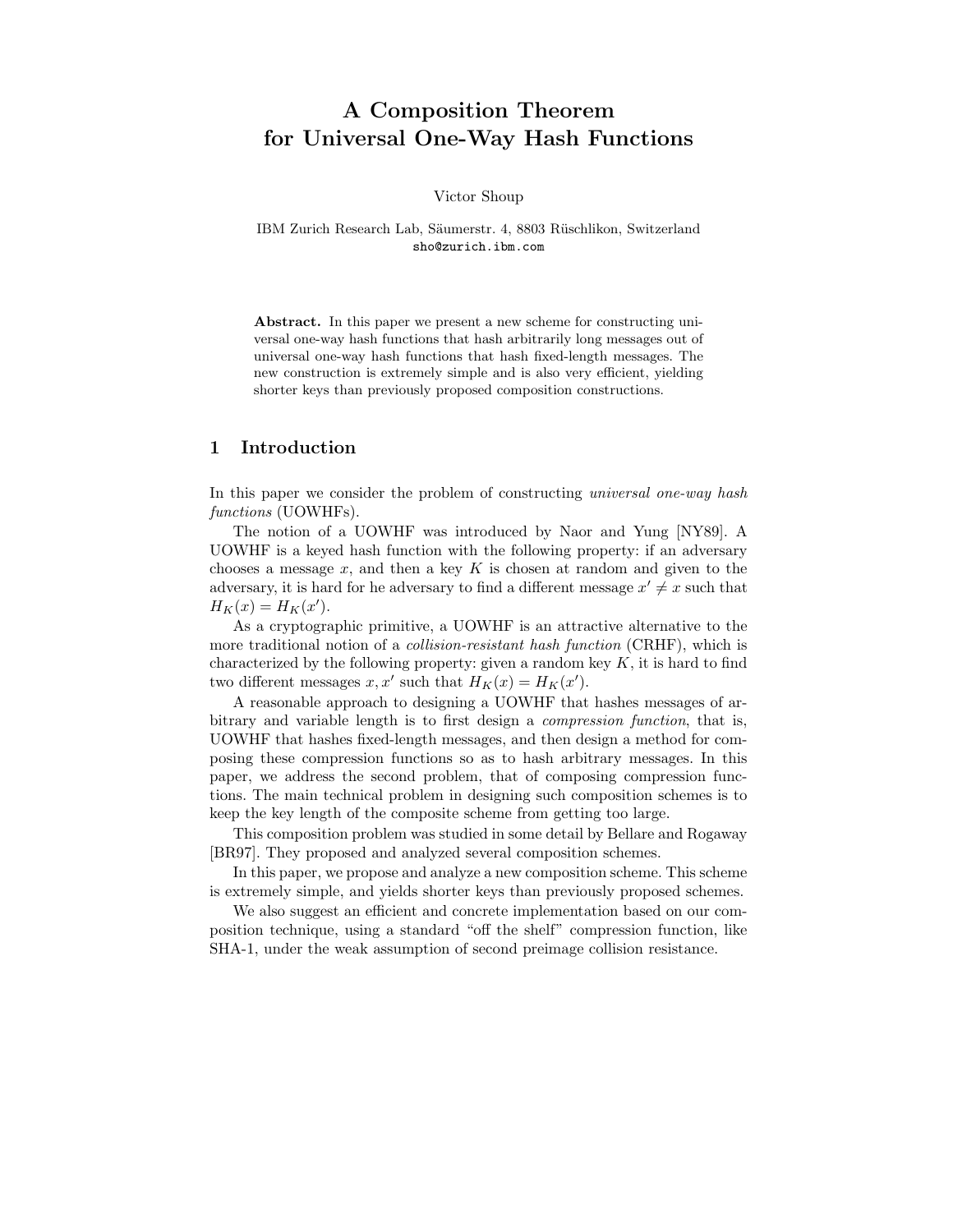# 2 UOWHFs versus CRHFs

A UOWHF is an attractive alternative to a CRHF because

- (1) it seems easier to build an efficient and secure UOWHF than to build an efficient and secure CRHF, and
- (2) in many applications, most importantly for building digital signature schemes, a UOWHF is sufficient.

As evidence for claim (1), we point out the recent attacks on MD5 [dBB93,Dob96]. We also point out the complexity theoretic result of Simon [Sim98] that shows that there exists an oracle relative to which UOWHFs exist but CRHFs do not. CRHFs can be constructed based on the hardness of specific number-theoretic problems, like the discrete logarithm problem [Dam87]. Simon's result is strong evidence that CRHFs cannot be constructed based on an arbitrary one-way permutation, whereas Naor and Yung [NY89] show that a UOWHF can be so constructed.

As for claim (2), one of the main applications of collision resistant hashing is digital signatures. The idea is to create a short "message digest" that can then be signed using a signature algorithm that needs to work only on short messages. As pointed out by Bellare and Rogaway [BR97], a UOWHF suffices for this. To sign a message x, the signer chooses a key  $K$  for a UOWHF  $H$ , and produces the signature  $(K, \sigma(K, H_K(x)))$ , where  $\sigma$  is the underlying signing function for short messages. For some UOWHFs, the key  $K$  can grow with the message length indeed, the scheme we propose here has a key that grows logarithmically with the message length. This can lead to technical difficulties, since then the message we need to sign with  $\sigma$  can get too large. One solution to this problem is to instead make the signature  $(K, \sigma(H_{K'}(K), H_K(x)))$ , where K' is a UOWHF key that is part of the signer's public key. This is a somewhat simpler solution to this problem than the one presented in [BR97], and we leave it to the reader to verify the security of this composite signature scheme.

Naor and Yung [NY89] in fact show how to build a secure digital signature scheme based solely on a UOWHF; however, the resulting scheme is not particularly practical.

## 3 Previous Composition Constructions

We briefly summarize here previous constructions for composing UOWHFs.

We assume we have UOWHF  $H$  that maps strings of length  $a$  to strings of length b, where  $a > b$ , and that H is keyed by a key K. The goal is to build from this a composite UOWHF that hashes messages of arbitrary and variable length. To simplify the discussion, we restrict our attention in this section to the problem of hashing long, but fixed-length messages. There are general techniques to deal with variable length messages (see [BR97]).

The simplest construction is the *linear hash*. Let  $m = a - b$ . Suppose the message x consists of l blocks  $x_1, \ldots, x_l$ , where each block is an m-bit string. Then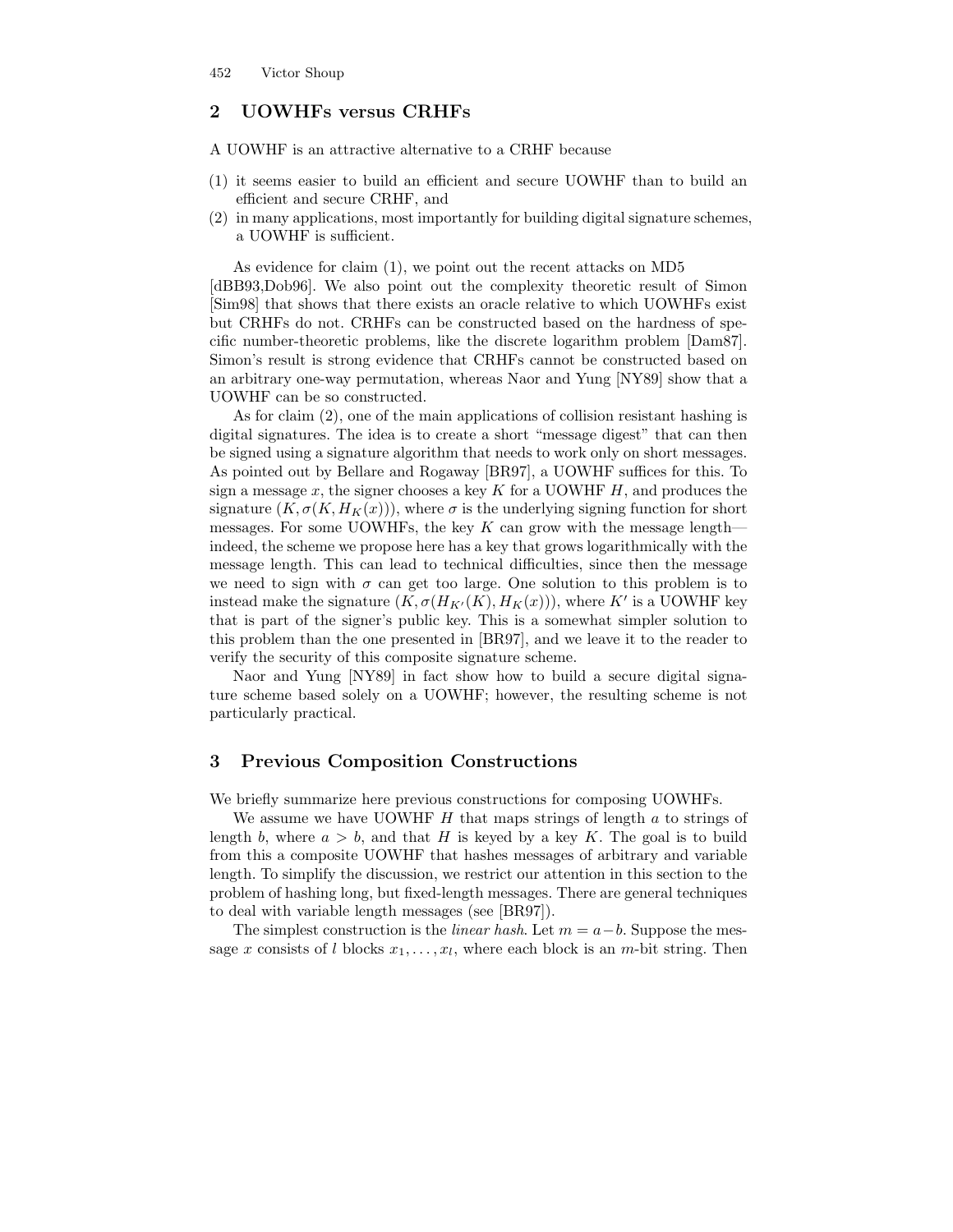using l keys  $K_1, \ldots, K_l$  for H, and an arbitrary b-bit "initial vector"  $h_0$ , we compute  $h_i$  for  $1 \leq i \leq l$  as  $h_i = H_{K_i}(h_{i-1} \circ x_i)$ , where "∘" denotes concatenation. The output of the composite hash function is  $h_l$ .

The security of this scheme is analyzed in detail in [BR97]. Note that we need to use l independent keys  $K_1, \ldots, K_l$ . If we use instead just a single key, the resulting scheme does not necessarily preserve the UOW property of the compression function. This situation is quite different from the situation where we are constructing a composite hash function out of a CR compression function; in that situation, the composite hash function does indeed inherit the CR property from the compression function [Dam89,Mer89].

Although the linear hash is quite simple, it is not very attractive from a practical point of view, as the key length for the composite scheme grows linearly with the message length.

If the keys for the compression function are longer than the output length b of the compression function, then a variant of the linear hash, the *XOR linear hash* [BR97], yields somewhat shorter, though still linear sized keys. In this scheme, we use a single key K for the compression function  $H$ , and in addition, the key of the composite scheme has  $l$  "masks"  $M_1, \ldots, M_l$ , each of which is a random b-bit string. The scheme is then the same as the linear hash, except that we compute  $h_i$  for  $1 \leq i \leq l$  as  $h_i = H_K((h_{i-1} \oplus M_i) \circ x_i)$ .

As pointed out by Naor and Yung [NY89], we can get composite schemes with logarithmic key size by using a tree hash, which is the same as a construction proposed by Wegman and Carter [WC81] for composing universal hash functions. For simplicity, assume that  $a = bd$  for an integer d, and that we want to hash messages of length  $bd^t$  for some  $t > 0$ . Then we hash using a tree evaluation scheme, where at each level i of the tree, for  $1 \leq i \leq t$ , we hash  $bd^{i}$  bits to  $bd^{i-1}$ bits. At a given level *i*, we apply the compression function  $H d^{i-1}$  times, using the same key  $K_i$ . So in the composite scheme we need t keys  $K_1, \ldots, K_t$ .

If the keys of the compression function are long, a more efficient scheme is the XOR tree hash [BR97]. This is the same as the tree hash scheme, except as follows. We used a single compression function key  $K$ , and in addition, we use t "masks"  $M_1, \ldots, M_t$ , each of which is a random a-bit string. Whenever we evaluate the compression function at level  $i$  in the tree, we "mask" its input with  $M_i$ ; that is, we compute its input as the bit-wise exclusive-or of  $M_i$  and the input used in the normal tree hash.

The new scheme we present in the next section most closely resembles the XOR linear hash, except that we re-use the masks as much as possible to minimize the key length. The key length of the new scheme is smaller (asymptotically) than the key length of the XOR tree hash by a factor of  $d/\log_2 d$ , while at the same requiring essentially the same amount of computation. This, combined with the fact that the new scheme is extremely simple, makes it an attractive alternative to the XOR tree hash.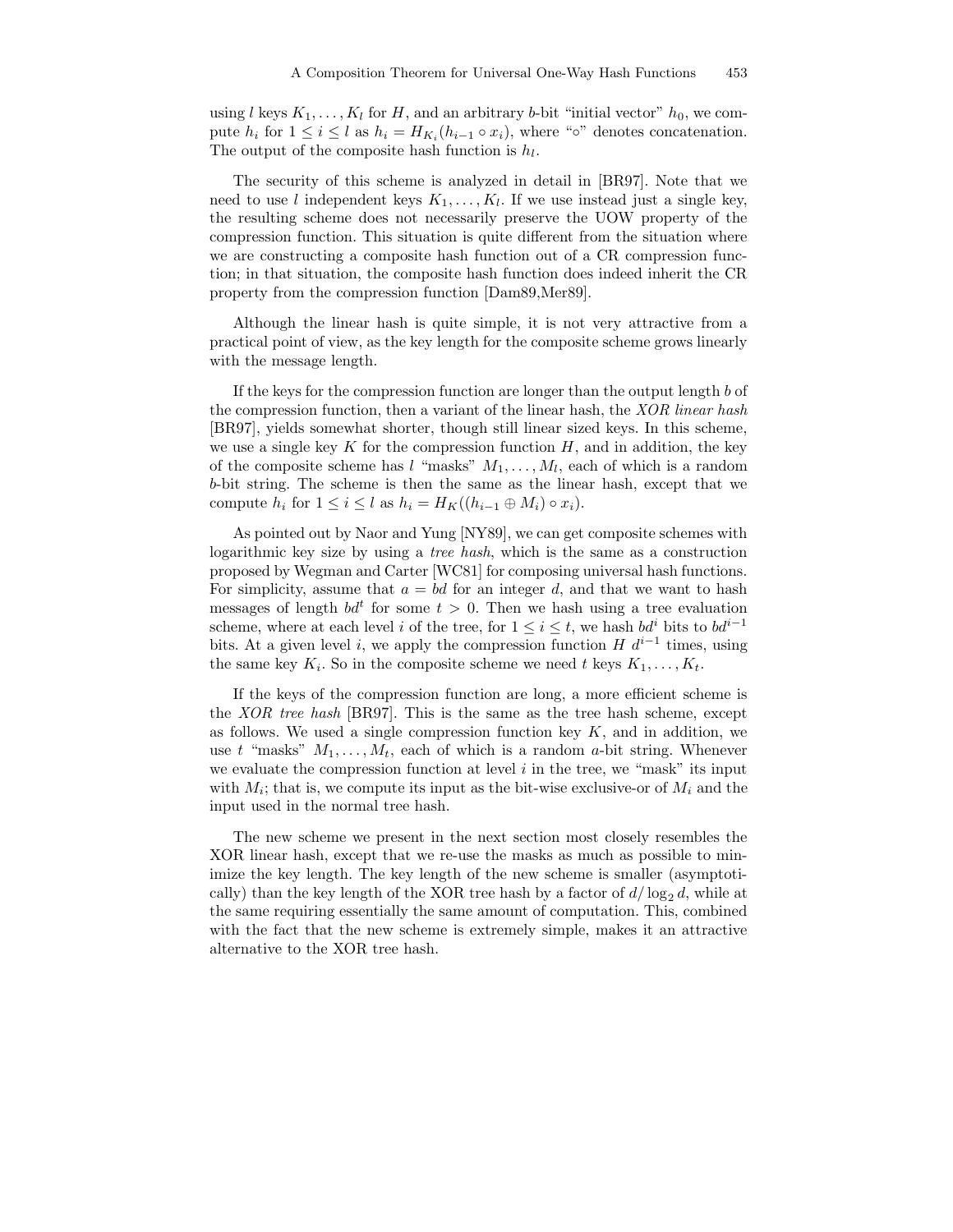# 4 The New Scheme

We now describe our new scheme, which is the same as the XOR linear hash, except that we get by with a smaller number of masks. Since it is not difficult to do, we describe how our scheme works for variable length messages.

Again, our starting point is a UOW compression function  $H$  that is keyed by a key K, and compresses a bits to b bits. Let  $m = a - b$ . We assume that a message x is formatted as a sequence of l blocks  $x_1, \ldots, x_l$ , each of which is an m-bit string, and we assume that the last block  $x_l$  encodes the bit length of x in some canonical way. The number of blocks  $l$  may vary, but we assume that  $l \leq L$  for some given L.

The key for the composite scheme consists of a single key  $K$  for  $H$ , together with a number of "masks," each of which is a random b-bit string. We need  $t+1$ masks  $M_0, \ldots, M_t$ , where  $t = \lceil \log_2 L \rceil$ .

To define the scheme, we use the function  $\nu_2(i)$  which counts the number of times 2 divides *i*, i.e., for  $i \geq 1$ ,  $\nu_2(i)$  is the largest integer  $\nu$  such that  $2^{\nu}$  divides i.

The hash function is defined as follows. Let  $h_0$  be an arbitrary b-bit string. For  $1 \leq i \leq l$ , we define  $h_i = H_K((M_{\nu_2(i)} \oplus h_{i-1}) \circ x_i)$ . The output of the composite hash is  $h_l$ .

#### **Theorem 1.** If  $H$  is a UOWHF, then the above composite scheme is also a UOWHF.

The remainder of this section is devoted to a proof of this theorem. We show how an adversary A that finds collisions in the composite scheme can be turned into an adversary  $A'$  that finds collisions in the compression function  $H$ . This reduction is quite efficient: the running time of  $A'$  is essentially the same as that of A, and if A finds a collision with probability  $\epsilon$ , then A' finds a collision with probability about  $\epsilon/L$ .

We begin with an auxiliary definition. Let  $x$  be an input to the composite hash function; for  $1 \leq i \leq l$ , define  $S_i(x)$  be the first b bits of the input to the ith application of the compression function H. The definition of  $S_i(x)$  depends, of course, on the value of the composite hash function's key, which will be clear from context.

Consider the behavior of adversary A. Suppose its first message  $x$ —the "target" message—is formatted as  $x_1, \ldots, x_l$ , and its second message  $x'$  that yields the collision is formatted as  $x'_1, \ldots, x'_{l'}$ .

For this collision, we let  $\delta$  be the smallest nonnegative integer such that  $S_{l-\delta}(x) \circ x_i \neq S_{l'-\delta}(x') \circ x_i'$ . Since we are encoding the bit length of a message in the last message block, if the bit lengths of x and x' differ, then clearly  $\delta = 0$ . Otherwise,  $l = l'$  and it is easy to see that  $\delta$  is well defined.

The pair  $S_{l-\delta}(x) \circ x_i$ ,  $S_{l'-\delta}(x') \circ x_i'$  will be the collision on  $H_K$  that A' finds. The adversary  $A'$  runs as follows. We let  $A$  choose its first message  $x$ . Then A' guesses the value of  $\delta$  at random. This guess will be right with probability 1/L. A' now constructs its target message as  $S \circ x_{l-\delta}$ , where S is a random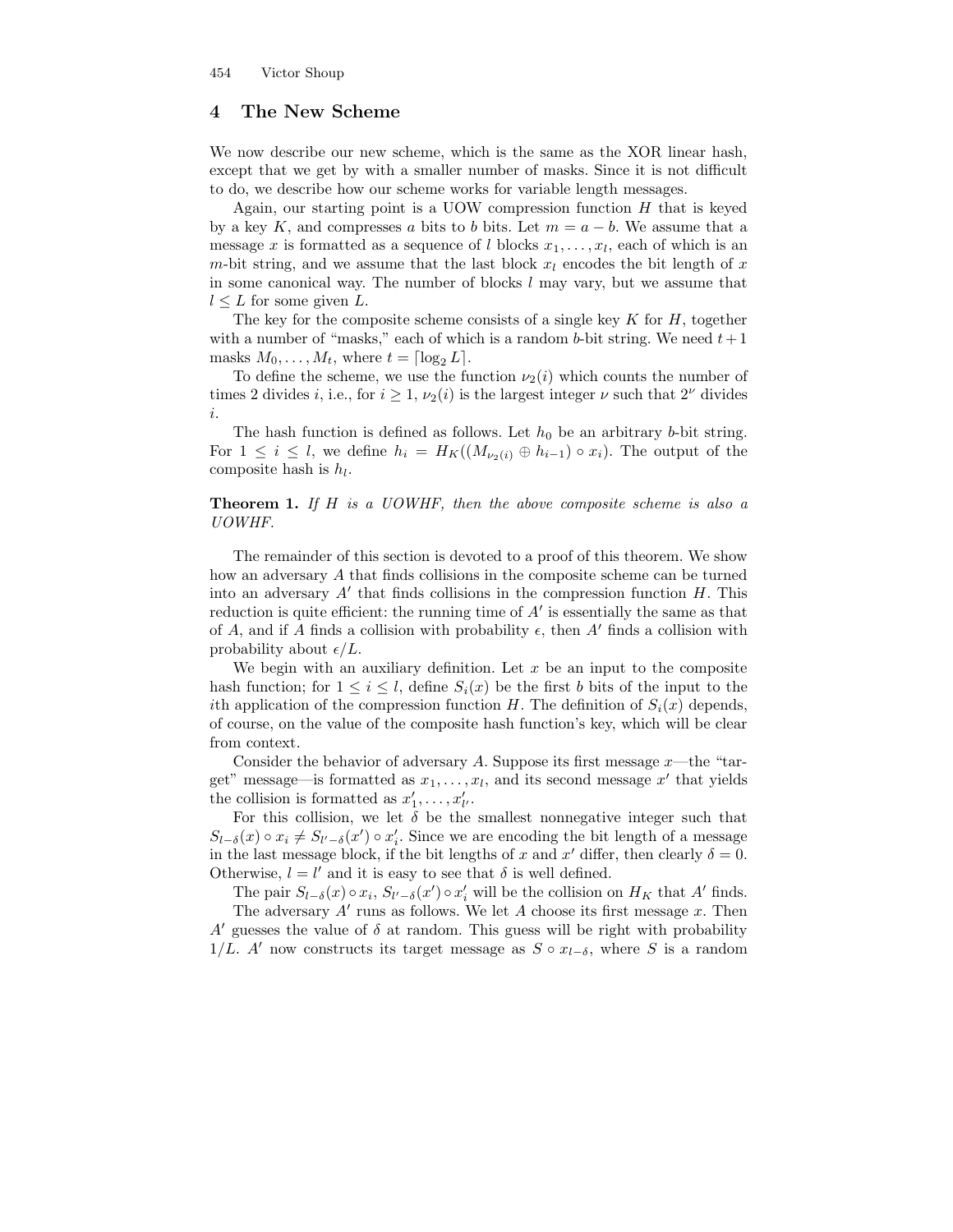b-bit string. Now a random key  $K$  for the compression function  $H$  is chosen. The task of  $A'$  is to generate masks  $M_0, \ldots, M_t$  such that the composite key  $(K, M_0, \ldots, M_t)$  has the correct distribution, and also that  $S_{l-\delta}(x) = S$ . Once this is accomplished, the adversary  $A$  attempts to find a collision with  $x$ . If  $A$ succeeds, and if the guess at  $\delta$  was correct, this will yield a collision for  $A'$ .

We now present a "key construction" algorithm that on input  $x, \delta, K, S, t$ as above, generates masks  $M_0, \ldots, M_t$  as required. The algorithm to do this is described in Figure 1.

```
for (j \leftarrow 0; j \leq t; j \leftarrow j + 1) status<sub>j</sub> \leftarrow "undefined"
S_{l-\delta} \leftarrow Sstatus_{\nu_2(l-\delta)} \leftarrow "being defined"
for (i \leftarrow l - \delta - 1; i \geq 1; i \leftarrow i - 1) {
    i \leftarrow \nu_2(i)(1) if (sstatus_i = "undefined") {
        choose S_i as a random b-bit string
        status_j \leftarrow "being defined"h_i \leftarrow H_K(S_i \circ x_i)i' \leftarrow i + 1; j' \leftarrow \nu_2(i')while (status_{j'} \neq \text{``being defined''}) {
            h_{i'} \leftarrow H_K((h_{i'-1} \oplus M_{\nu_2(i')}) \circ x_{i'})i' \leftarrow i' + 1; j' \leftarrow \nu_2(i')}
        M_{j'} \leftarrow h_{i'-1} \oplus S_{i'}status_{j'} \leftarrow "defined"}
 }
 \tilde{i}' \leftarrow 1; j' \leftarrow 0while (status_{j'} \neq "being defined") {
     h_{i'} \leftarrow H_K((h_{i'-1} \oplus M_{\nu_2(i')}) \circ x_{i'})i' \leftarrow i' + 1; j' \leftarrow \nu_2(i')}
 M_{j'} \leftarrow h_{i'-1} \oplus S_{i'}status_{j'} \leftarrow "defined"for (j \leftarrow 0; j \leq t; j \leftarrow j + 1)if (status<sub>j</sub> = "undefined") choose M_j as a random b-bit string
```
Fig. 1. Key Construction Algorithm

We can describe the algorithm at a high level as follows. During the course of execution, each mask  $M_j$ , for  $0 \leq j \leq t$ , has a status, status, where the status is one of the values "undefined," "being defined," or "defined." Initially, each status value is "undefined." As the algorithm progresses, the status of a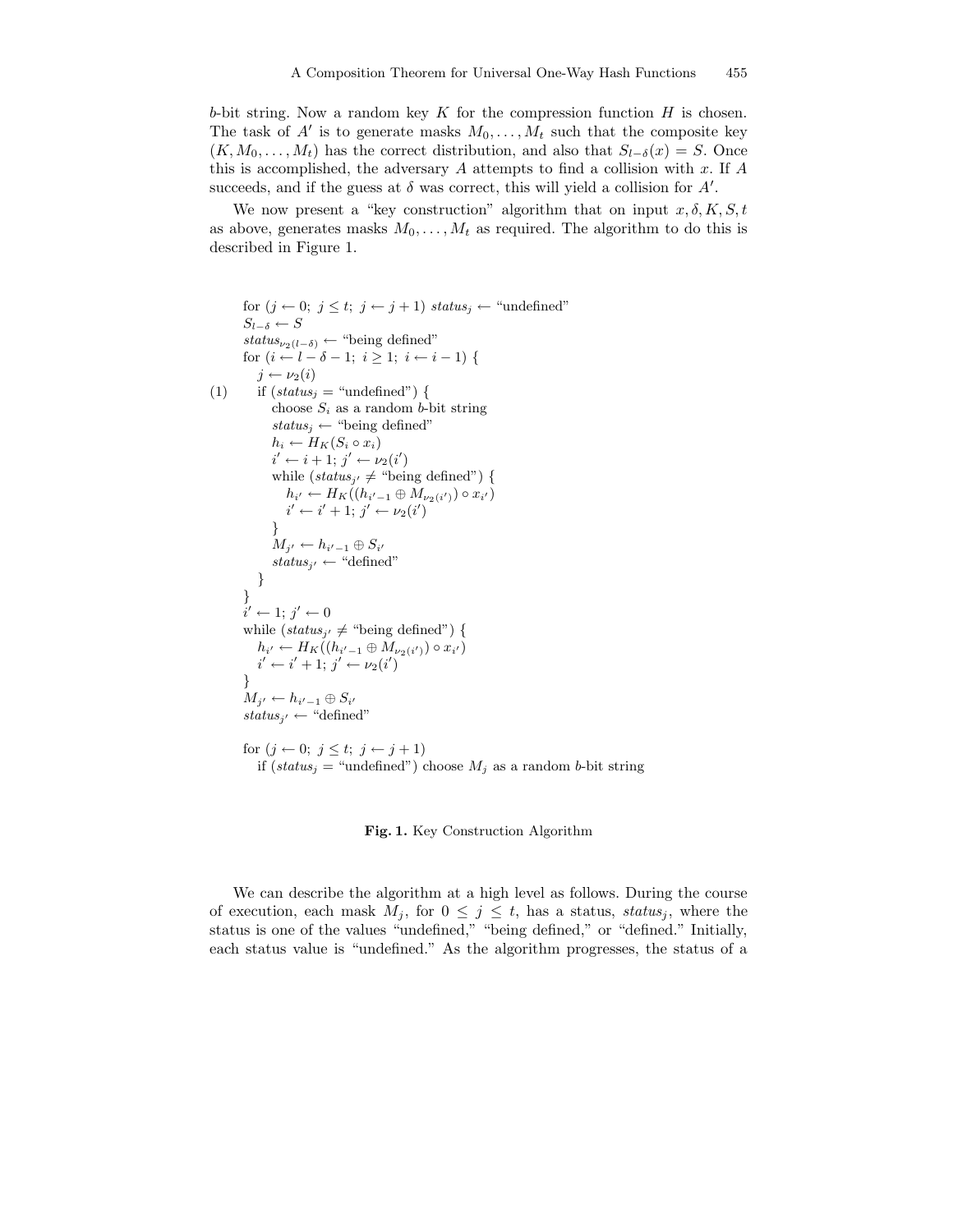mask changes first to "being defined," and finally to "defined," at which point the algorithm actually assigns a value the mask.

The algorithm starts at block  $l - \delta$ , and assigns the value S to  $S_{l-\delta}$ , where in general,  $S_i$  represents the value of  $S_i(x)$  for  $1 \leq i \leq l$ . The algorithm sets the status of mask  $\nu_2(l - \delta)$  to "being defined." Now the algorithm considers blocks  $l - \delta - 1, l - \delta - 2, \ldots, 1$  in turn. When it reaches block i in this "right to left" sweep," it looks at the status of mask  $j = \nu_2(i)$ . As we shall prove below, the status of this mask  $j$  is never "being defined" at this moment in time. If the status is "defined," it skips to the next value of i. If the status is "undefined," then it chooses  $S_i$  at random, and changes the status of mask j to "being defined." The algorithm also runs the hash algorithm from "left to right," computing  $h_i, h_{i+1}, \ldots, h_{i'-1}$ , until it finds a block i' whose mask  $j' = \nu_2(i')$  has the status "being defined." At this point, the mask j' is computed as  $M_{j'} = h_{i'-1} \oplus S_{i'}$ , and the status of mask  $j'$  is changed to "defined." Thus, at any point in time, there is exactly one mask whose status is "being defined," except briefly during the "left to right hash evaluation."

When the algorithm finishes the "right to left sweep," there will still be one mask whose status is "being defined," and the "left to right hash evaluation" as described above is used to define this mask, thereby converting its status to "defined." There may still be other masks whose status is "undefined," and these are simply assigned random values.

The key to analyzing this algorithm is to show that when we visit block i in the "right to left sweep," we do not encounter a mask  $j = \nu_2(i)$  such that the status of mask  $j$  is "being defined." Let us make this more precise. As i runs from  $l - \delta - 1$  down to 1 in the main loop, let  $V_i$  be the value of status<sub>i</sub> when the line marked (1) in Figure 1 is executed. We prove below in Lemma 1 that  $V_i \neq$  "being defined" for all i. So long as this is the case, we avoid circular definitions, and it is easy to see that the algorithm constructs masks  $M_0, \ldots, M_t$  with just the right distribution. Indeed, the key construction algorithm implicitly defines a one-to-one map between tuples  $(K, M_0, \ldots, M_t)$ and  $(K, S, S^{(1)}, \ldots, S^{(t)})$ , where  $S^{(1)}, \ldots, S^{(t)}$  are randomly chosen *b*-bit strings, and  $S = S_{l-\delta}(x)$ .

So the proof of Theorem 1 now depends on the following lemma.

**Lemma 1.** For  $1 \leq i \leq l-\delta-1$ ,  $V_i \neq \text{``being defined."}$ 

To prove this lemma, we need two simple facts, which we leave to the reader to verify.

**Fact 1.** For any positive integers  $A < B$  with  $\nu_2(A) = \nu_2(B)$ , there exists an integer C with  $A < C < B$  and  $\nu_2(C) > \nu_2(A)$ .

**Fact 2.** For any positive integers  $A \leq B$ , and for any nonnegative integer  $\nu \leq \frac{1}{2}$  $\min{\nu_2(A), \nu_2(B)}$ , there exists an integer C with  $A < C < B$  and  $\nu_2(C) = \nu$ .

Now to the proof of the lemma. Suppose  $V_i$  = "being defined" for some i, and let  $A$  be the largest such value of  $i$ . Then there must be a *unique* integer  $B$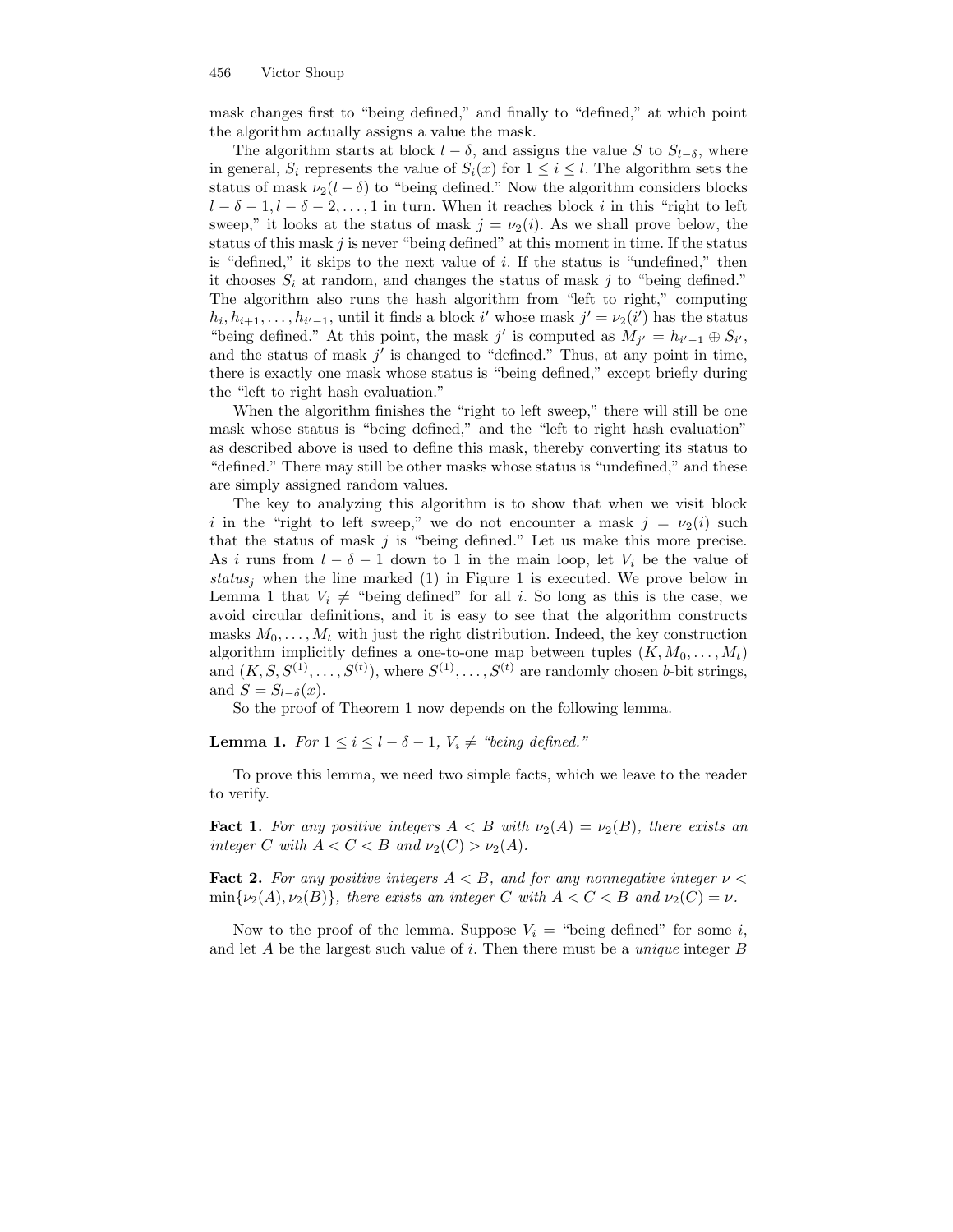with  $A < B \leq l - \delta$  such that  $\nu_2(B) = \nu_2(A)$ . This is the point where we set the status of mask  $\nu_2(A)$  to "being defined." The uniqueness of B follows from the maximality of the choice of A.

By Fact 1, there must be an index C with  $A < C < B$  and  $\nu_2(C) > \nu_2(A)$ . There may be several such  $C$ ; among these, choose from among those with maximal  $\nu_2(C)$ , and from among these, choose the largest one.

We claim that  $V_C$  = "defined." To see this, note that we cannot have  $V_C$  = "being defined," since we chose A to be the maximal index with this property. Also, we could not have since  $V_C$  = "undefined," since then we would have defined mask  $\nu_2(A)$  at this point, and we would have  $V_A$  = "defined."

Since  $V_C$  = "defined," we must have set the status of mask  $\nu_2(C)$  to "being defined" in a loop iteration prior to C. Thus, there must exist D with  $C < D \leq$  $l - \delta$  and  $\nu_2(D) = \nu_2(C)$ . By the way we have chosen C, we must have  $D > B$ .

Again by Fact 1, there exists integer E with  $C < E < D$ , and  $\nu_2(E) > \nu_2(C)$ . Again, by the choice of C, we must have  $E > B$ .

Finally, by Fact 2, there exists an integer F with  $E < F < D$  and  $\nu_2(F) =$  $\nu_2(A)$ . So we have  $B < F < l - \delta$  with  $\nu_2(F) = \nu_2(A)$ , which is a contradiction. That completes the proof of the lemma. See Figure 2 for a visual aid.



Fig. 2. From the proof of Lemma 1. The vertical lines represent the relative magnitudes of the corresponding values of  $\nu_2$ .

## 5 A Concrete Implementation

In this section, we suggest a concrete implementation for a practical UOWHF.

Given a method for building a composite UOW hash function out of a UOW compression function, one still has to construct a UOW compression function. A pragmatic approach is to use an "off the shelf" compression function such as the SHA-1 compression function  $C: \{0,1\}^{160} \times \{0,1\}^{512} \rightarrow \{0,1\}^{160}$ . The assumption we make about  $C$  is that it is second preimage collision resistant, i.e., if a random input  $(S, B)$  is chosen, then it is hard to find different input  $(S', B') \neq (S, B)$  such that  $C(S, B) = C(S', B')$ . This assumption seems to be much weaker than assumption that no collisions in  $C$  can be found at all (which as an intractability assumption is not even well defined). Indeed, the techniques used to find collisions in MD5 [dBB93,Dob96] do not appear to help in finding second preimages.